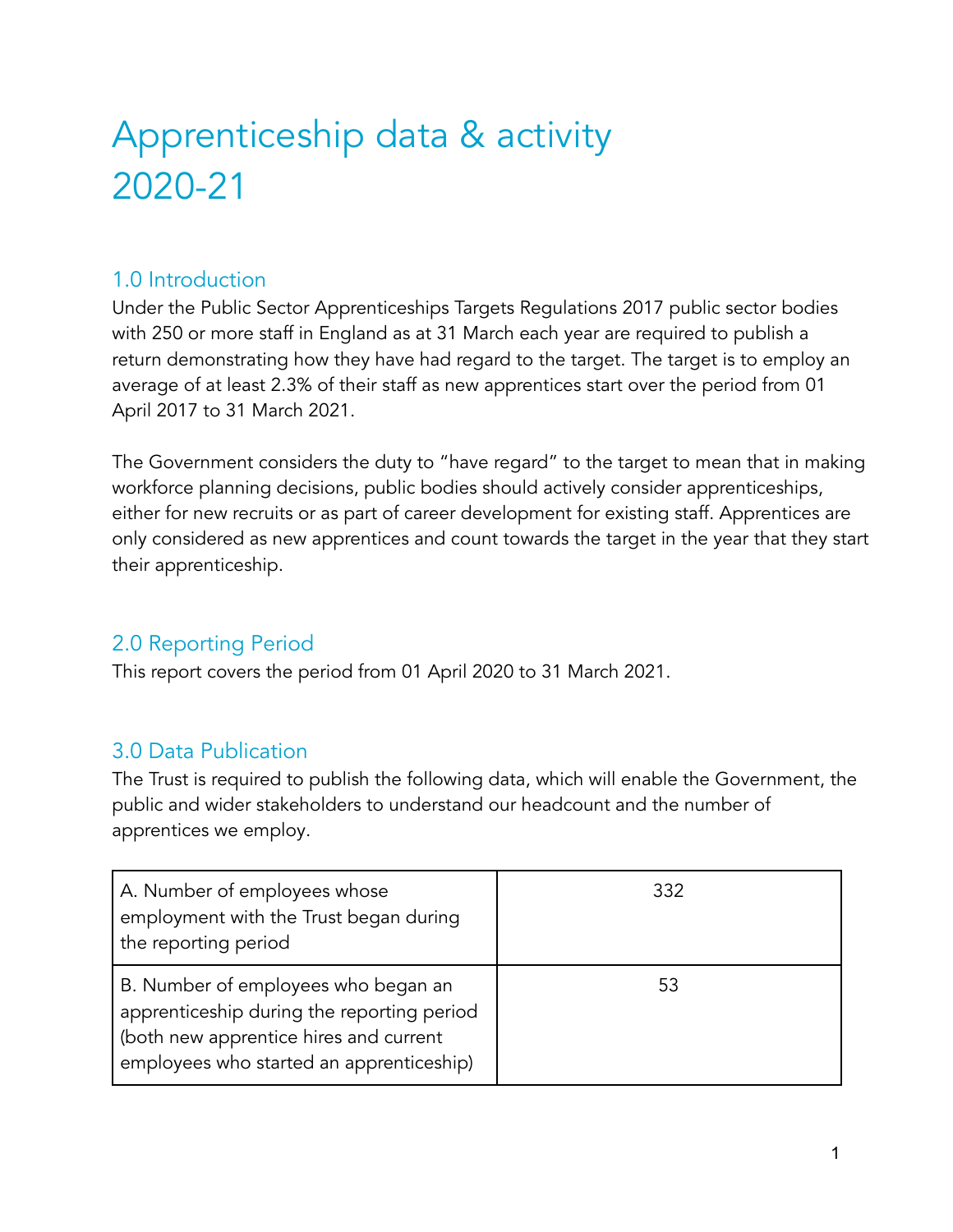| C. Number of people employed by the<br>Trust at the end of the reporting period                                  | 2505   |
|------------------------------------------------------------------------------------------------------------------|--------|
| D. Number of apprentices who worked for<br>the Trust at the end of the reporting period                          | 63     |
| E. Figure B as a percentage of figure A                                                                          | 15.97% |
| F. Figure D as a percentage of figure C                                                                          | 2.52%  |
| G. The number of apprentices who worked<br>for the Trust immediately before the start of<br>the reporting period | 7      |
| H. The number of employees in the Trust<br>immediately before the start of the<br>reporting period               | 2460   |
| I. Figure B expressed as a percentage of<br>figure H                                                             | 2.16%  |

\*This figure reflects recruitment activity during the reporting period. It does not include TUPE transfers into the Trust.

# 4.0 Apprenticeship Activity

#### 4.1 Progress against public sector apprenticeship target

The Trust's headcount was 2460 on the day prior to the first day of the reporting period, and there were 53 new apprenticeship starts during the reporting period. The percentage of staff employed as new apprentice starts was therefore 2.16%, against a target of 2.3%.

This is the third year that the Trust has been required to report against this target. In comparison with the previous year this is an increase of 1.14%.

#### 4.2 Action the Trust has taken to 'have regard' to the target

Apprenticeships have been included in the Trust's four year strategic plan and the HR team's strategy action plan.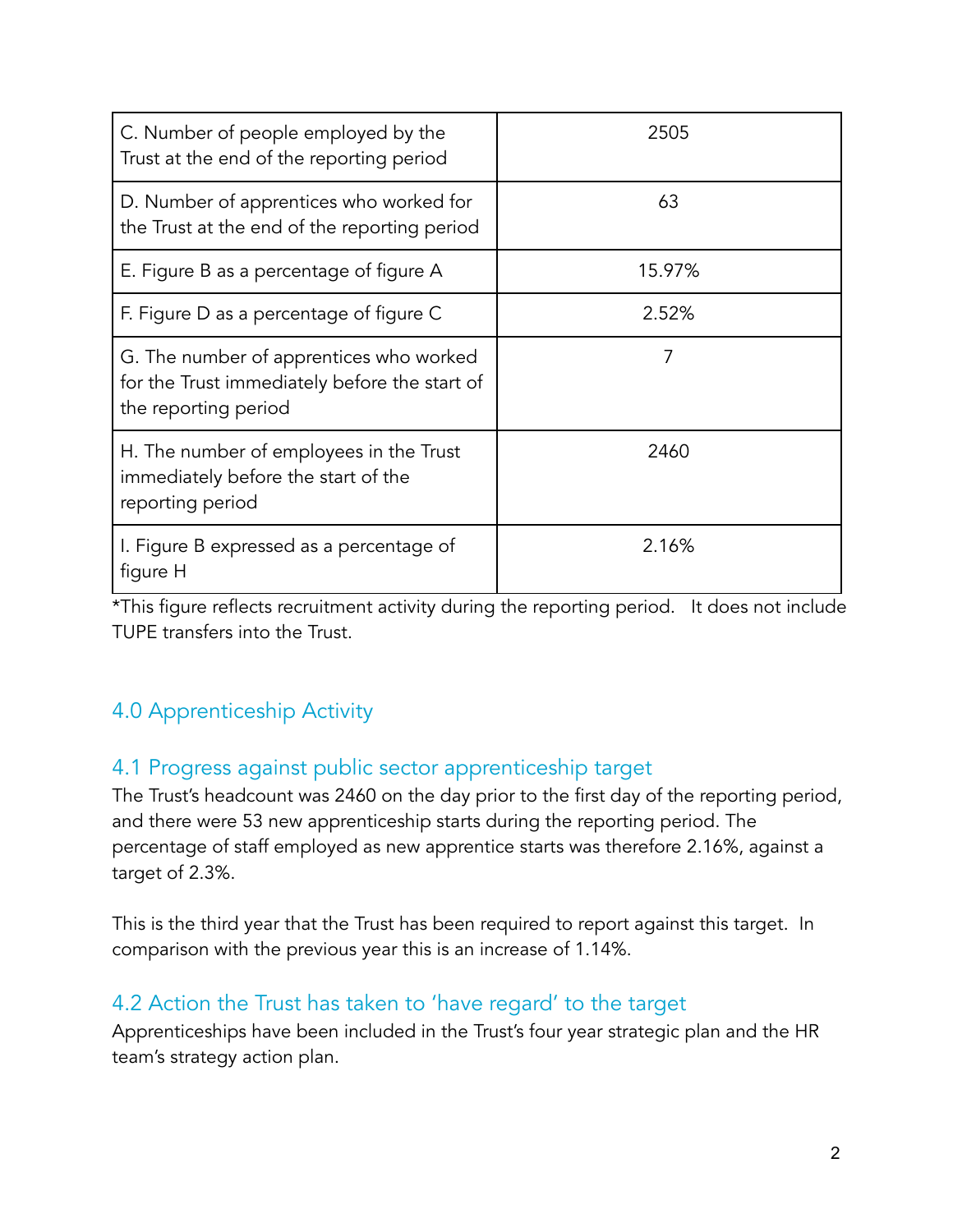Key figures within the Trust have taken on an active role in driving apprenticeships forwards. In September 2020 the trust partnered with the National College of Education to help build a more coherent CPD offering for our colleagues. We currently have L3, L5 and L7 programmes for both teachers and non teaching staff. The process for registering apprentices has become central which has led to a greater oversight as to how apprenticeships are working in practice, the benefits to the colleague and the academy and the financial funds available.

There has been regular communications to our colleagues on apprenticeships and options available. We encourage and promote apprenticeship programmes and emphasise the need for colleagues to discuss their development plans with their line managers as part of their performance management. We are confident that our colleagues are now more aware of the opportunities available to them.

HR Managers have also been asked to include apprenticeships in their workforce planning discussions with headteachers, both in relation to recruitment and colleague development. The HR team has also developed a "recruitment toolkit" and these communication materials have helped to add emphasis to such discussions and considerations. Particularly when vacancies have arisen and workforce planning needs to take place, consideration has been given as to whether roles would be suitable for apprentices, and whether relevant apprenticeship standards or frameworks are available.

Consideration has also been given to apprenticeships that could be undertaken by existing employees. This has been evidenced with a new HR apprentice role being created in the Trust when a gap arose.

Our Apprentice Pay Policy has been agreed with our recognised trade unions and approved by the Trust Board. It was reviewed on 1st April 2021 with a key change this year in relation to equal pay for existing members of staff who commence an apprenticeship as part of their ongoing development and for those colleagues recruited externally. Both internal and external apprentices are paid 100% of the rate for the job with effect from 01 April 2021.

# 4.3 Challenges faced / mitigating factors

#### 4.3.1 Workforce

Teachers: the apprenticeship route for teachers is not widely established, and other teacher training routes are more cost effective.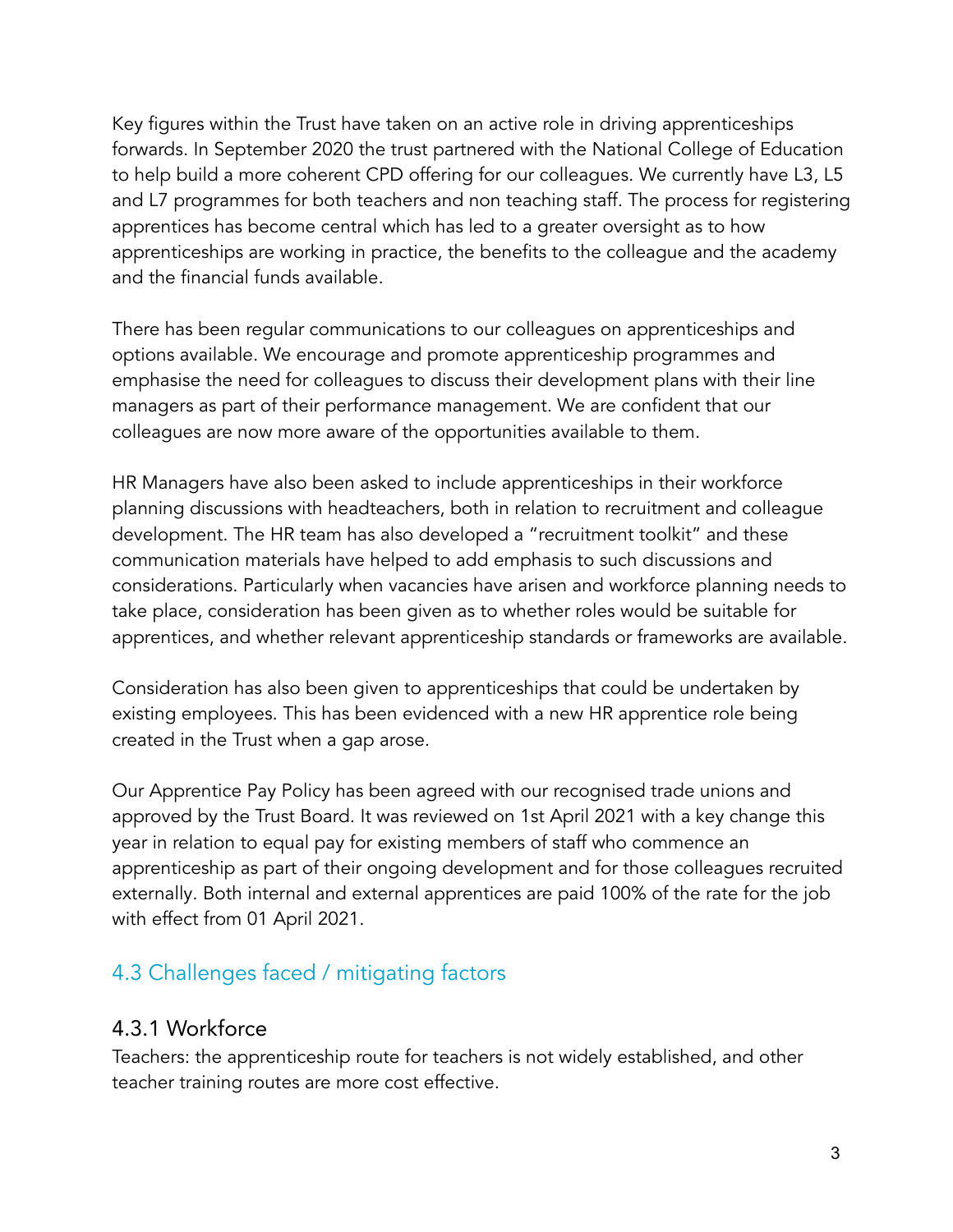Support staff: the vast majority of our support staff work term time only, and approximately 25% of them are contracted to work fewer than the 30 hours per week necessary for an apprenticeship.

Tight budgets in the public sector mean limited opportunity to create new apprentice roles, so the Trust is reliant either on staff turnover in relevant roles, or identifying existing support staff who are not already fully trained and who would benefit from and wish to complete an apprenticeship.

It is worth noting that although the Trust is in scope for reporting due to the number of academies within the group, none of our academies would be in scope as a stand alone entity.

#### 4.3.2 Resource

The 20% off-the-job training requirement continues to be a barrier in engaging academies, who can be reluctant to see a colleague take time away from the classroom where cover for the absence needs to be provided, at an additional cost and with potential impact on teaching and learning. Within academies, capacity to provide coaching and support to apprentices can also be limited. At the moment, it isn't possible to use the levy funding to cover these additional costs.

During the reporting period all resources were given to support academy operations during the global health crisis therefore there has been a limited amount of managerial / HR resources that may otherwise have helped to facilitate action towards the target.

# 4.4 Proposed actions to assist in meeting the target in future

The Trust will continue to work with the National College of Education to implement programmes for our teaching and non teaching colleagues which includes Masters level professional qualifications and also a greater offering of quality CPD for our non-teaching staff. The Trust's apprenticeship leads will draw on experiences of existing cohorts and continue to work closely with NCE to ensure the best possible uptake and consistent outcomes.

The Trust has also identified potentially suitable frameworks for existing staff and external apprentices in specialist areas such as Finance, HR and IT. Key leads within the Trust are now working to promote such specialist subjects and to build on succession planning for colleagues in this area.